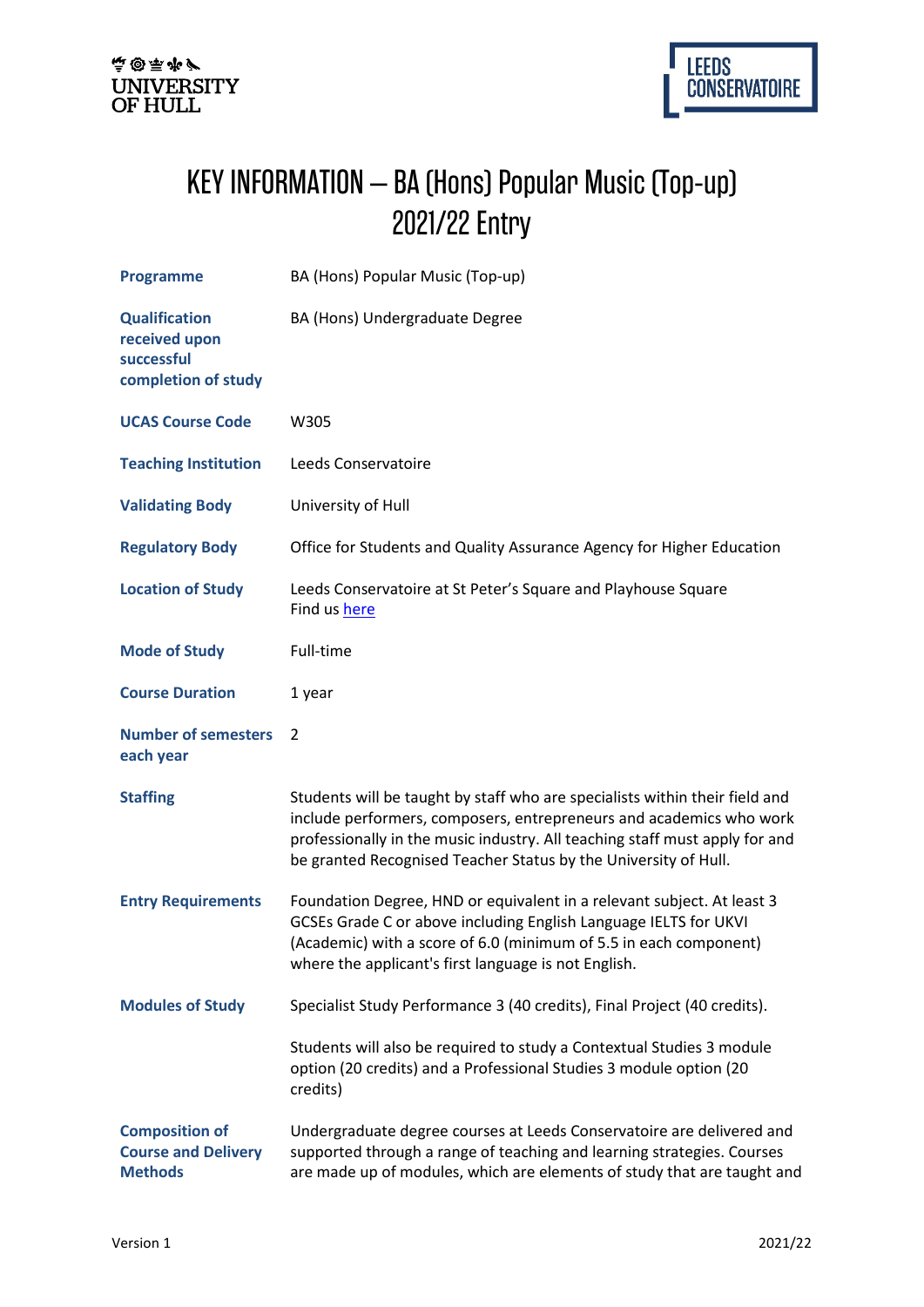| 点@雨水/<br><b>UNIVERSITY</b><br>OF HULL      | LEEDS<br>CONSERVATOIRE                                                                                                                                                                                                                                                                                                                                                                                                                                                                  |
|--------------------------------------------|-----------------------------------------------------------------------------------------------------------------------------------------------------------------------------------------------------------------------------------------------------------------------------------------------------------------------------------------------------------------------------------------------------------------------------------------------------------------------------------------|
|                                            |                                                                                                                                                                                                                                                                                                                                                                                                                                                                                         |
|                                            | assessed separately. Each module has a clearly defined credit value and<br>each year of study consists of a total of 120 credits. 100 hours of learning<br>is expected for every 10 credits of the course, totalling 1200 hours of<br>learning for each year of study. This equates to approximately 40 hours of<br>study per week throughout the academic year.                                                                                                                        |
|                                            | Each module has scheduled hours for learning and teaching activities, as<br>well as an expectation of independent learning from students via directed<br>study outside of these allocated times. The ratio of learning and teaching<br>activities to directed study varies across each module, year, and course.                                                                                                                                                                        |
| <b>Methods of</b><br><b>Assessment</b>     | The Top-Up course is assessed via performances, audio recordings,<br>presentations, essays, and portfolios. The exact nature of assessments<br>will depend on the Contextual Studies and Professional Studies module<br>options chosen, as well as the choice of project for the Final Project<br>module. Formal assessments tend to take place at the end of each<br>semester or the end of the year. There are a handful of assignments with<br>deadlines halfway through a semester. |
| <b>Marks and Feedback</b>                  | After you hand in an assignment, we aim to provide marks and feedback<br>20 working days after the deadline. Your feedback will reference the<br>assessment criteria and detail positive aspects of your work as well as<br>areas for improvement.                                                                                                                                                                                                                                      |
|                                            | Not all feedback is written - for example, in your one-to-one or small<br>group lessons, you get continuous feedback from your tutor. You will also<br>receive regular feedback in ensembles, studio groups, seminars and<br>tutorials. If you are unsure about how you are progressing, ask your tutor.<br>You don't need to wait until you get written feedback from your<br>assignment.                                                                                              |
| <b>Fees and Additional</b><br><b>Costs</b> | <b>Tuition Fees:</b><br>£9,250 per year for Home UK students<br>£17,500 per year for International students                                                                                                                                                                                                                                                                                                                                                                             |
|                                            | If you are an EU national starting in September 2021, your tuition fee<br>status may be Home or International, depending on your circumstances.                                                                                                                                                                                                                                                                                                                                         |
|                                            | The fee status criteria are provided in regulations and guidance published<br>by the Government. Further information is available here:<br>https://www.gov.uk/guidance/studying-in-the-uk-guidance-for-eu-<br>students                                                                                                                                                                                                                                                                  |
|                                            | Fees shown above are per academic year and are applicable to students<br>starting their course in the 2021/22 academic year.                                                                                                                                                                                                                                                                                                                                                            |
|                                            | Home UK fees may be subject to government-approved increases in<br>future years.                                                                                                                                                                                                                                                                                                                                                                                                        |